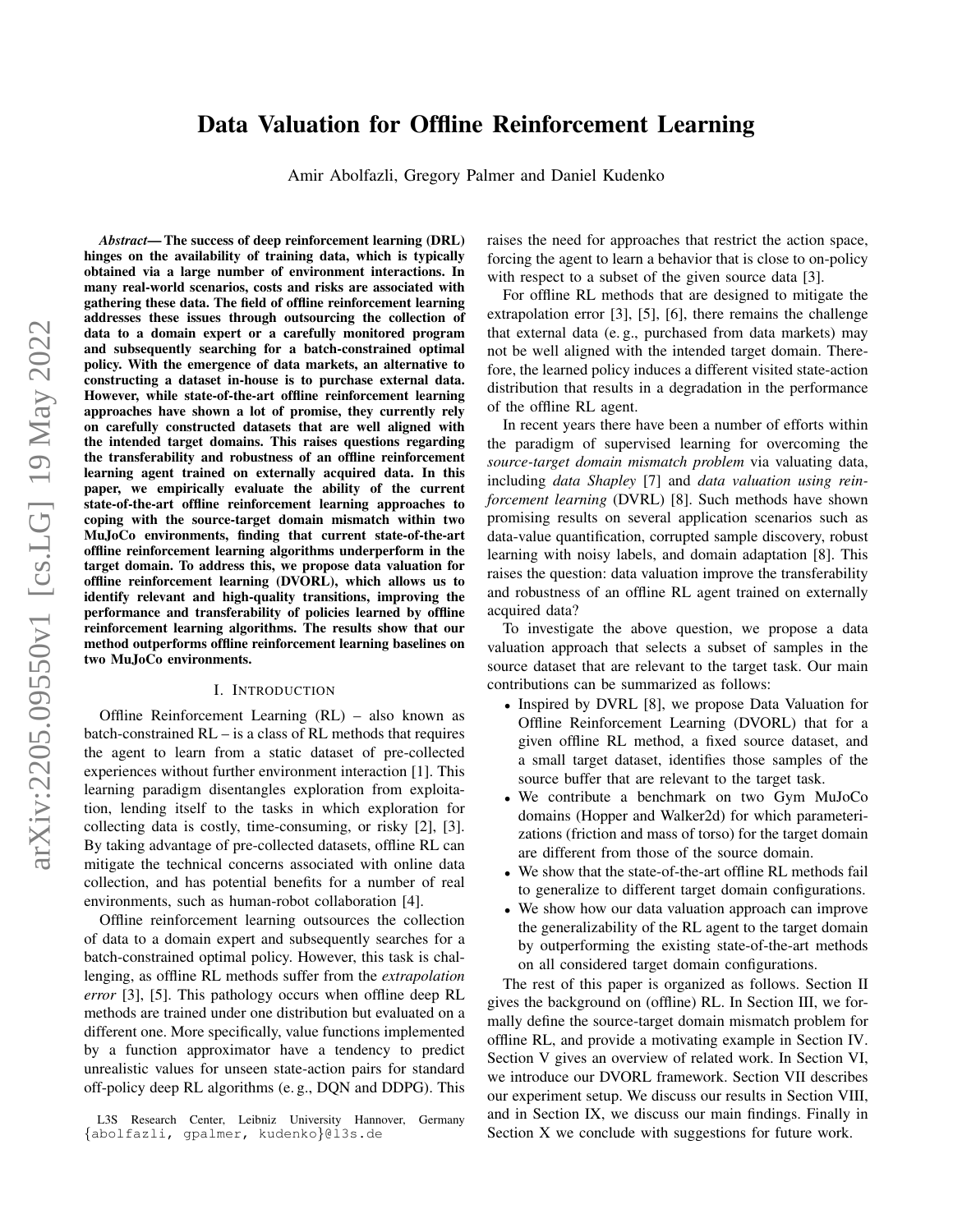#### II. BACKGROUND

#### <span id="page-1-0"></span>*A. Reinforcement Learning*

The RL problem is typically modeled by a Markov decision process (MDP), formulated as a tuple  $(\mathcal{X}, \mathcal{U}, p, r, \gamma)$ , with a state space  $X$ , an action space  $U$ , and transition dynamics  $p(x' | x, u)$ . At each discrete time step the agent performs an action  $u \in \mathcal{U}$  in a state  $x \in \mathcal{X}$ , and transitions to a new state  $x' \in \mathcal{X}$  based on the transition dynamics  $p(x' | x, u)$ , and receives a reward  $r(x, u, x')$ . The goal of the agent is to maximize the expectation of the sum  $\sum_{i=t+1}^{\infty} \gamma^i r(x_i, u_i, x_{i+1})$ , which weighs future rewards with of discounted rewards, also known as the return  $R_t$  = respect to the discount factor  $\gamma \in [0,1)$ , determining the effective horizon. The agent makes decisions via a policy  $\pi: \mathcal{X} \to \mathcal{P}(\mathcal{U})$ , which maps a given state x to a probability distribution over the action space  $U$ . For a given policy  $\pi$ , the value function is defined as the expected return of an agent, starting from state  $x$ , performing action  $u$ , and following the policy  $Q^{\pi}(s, a) = \mathbb{E}_{\pi}[R_t | x, u]$ . The state-action value function can be computed through the Bellman equation of the Q function:

$$
Q^{\pi}(x, u) = \mathbb{E}_{s' \sim p} \left[ r(x, u, x') + \gamma \mathbb{E}_{u' \sim \pi} Q^{\pi}(x', u') \right]. \tag{1}
$$

Given  $Q^{\pi}$ , the optimal policy  $\pi^* = \max_u Q^*(x, u)$ , can be obtained by greedy selection over the optimal value function  $Q^*(x, u) = \max_{\pi} Q^{\pi}(x, u)$ . For environments confronting agents with the curse of dimensionality the value can be estimated with a differentiable function approximator  $Q_{\theta}(x, u)$ , with parameters  $\theta$ .

In this work, we focus on continuous control problems, where, given a parameterized policy  $\pi_{\vartheta}$  our objective is to find an optimal policy  $\pi^*_{\theta}$ , with respect to the parameters  $\vartheta$ , which maximizes the expected return from the start distribution  $J(\vartheta) = \mathbb{E}_{x_i \sim p_\pi, u_i \sim \pi}[R_0]$  [9]. The policy parameters  $\vartheta$  can be updated by taking the gradient of the expected return  $\nabla_{\vartheta} J(\vartheta)$ . A popular approach to optimizing the policy is to use actor-critic methods, where the actor (policy) can be updated through the deterministic policy gradient algorithm [10]:  $\nabla_{\vartheta} J(\vartheta) = \mathbb{E}_{x \sim p_{\pi}} [\nabla_u Q_{\theta}^{\pi}(x, u)|_{u, \pi(x)} \nabla_{\vartheta} \pi_{\vartheta}(x)],$ in which the value function  $Q_{\theta}^{\pi}(x, u)$  is the critic.

## *B. Offline Reinforcement Learning*

Standard off-policy deep RL algorithms such as deep Qlearning (DQN) [11] and deep deterministic policy gradient (DDPG) [9] are applicable in batch RL as they are based on more fundamental batch RL algorithms [12]. However, they suffer from a phenomenon, known as *extrapolation error*, which occurs when there is a mismatch between the given fixed batch of data and true state-action visitation of the current policy [3]. This is problematic as incorrect values of state-action pairs, which are not contained in the batch of data, are propagated through temporal difference updates of most off-policy algorithms [13], resulting in poor performance of the model [14]. Below we give an overview of approaches designed to address the extrapolation error, which will serve as our baselines.

BCQ. Batch-Constrained deep Q-learning [3] is an offline RL method for continuous control that restricts the action space, thereby eliminating actions that are unlikely to be selected by the behavioral policy  $\pi_b$  and therefore rarely observed in the batch. Given a dataset of  $N$  transitions  $\mathcal{D} = \{x_t, u_t, r_{t+1}, x_{t+1}\}_{t=0}^N$ , collected by a behavior policy  $\pi_b$ , BCQ consists of four parameterized networks: a generative model  $G_{\omega} : \mathcal{X} \to \mathcal{U}$ , parameterized with  $\omega$ , a perturbation model  $\xi_{\phi}(x, u, \Phi)$ , parameterized with  $\phi$ , and two Q-networks  $Q_{\vartheta_1}(x, u)$ ,  $Q_{\vartheta_2}(x, u)$ , parameterized with  $\vartheta_1$  and  $\vartheta_2$ , respectively. The generative model  $G_{\omega}$  selects the most likely action given the state with respect to the data in the batch. Since modeling the distribution of data in the high dimensional continuous control environments is not straightforward, a variational autoencoder (VAE) is used to approximate it. The policy is defined by sampling  $n$ actions from  $G_{\omega}(x)$  and selecting the highest valued action according to a Q-network as it is easier to sample from  $\pi_b(u \mid x)$  than modeling  $\pi_b(u \mid x)$  in a continuous action space. The perturbation model  $\xi_{\phi}(x, u, \Phi)$ , parameterized with  $\phi$ , models the distribution of data in the batch and is a residual added to the sampled actions in the range  $[-\Phi, \Phi]$ . This model is trained with the DDPG [10] and can be thought of as a behavioral cloning model. Since the perturbation model together with the sampling can be considered as a hierarchical policy, BCQ can also be considered an actorcritic method.

CQL. To prevent the training policy from overestimating the Q-values, Conservative Q-Learning (CQL) [6] utilizes a penalized empircal RL objective. More precisely, CQL optimizes the value function not only to minimize the temporal difference error based on the interactions seen on the dataset but also minimizes the value of actions that the currently trained policy takes, while at the same time maximizing the value of actions taken by the behavioral policy during data generation. This results in a conservative Q-function.

TD3+BC. Twin Delayed Deep Deterministic (TD3) policy gradient with Behavior Cloning (BC) is a model-free algorithm that does not explicitly learn a model of the behavioral policy, while trains a policy to mimic the behavior policy from the data [15]. It directly penalizes Euclidean distance to the actions that were recorded in the dataset.

## *C. Data Valuation*

The training samples that machine learning (ML) models are trained with are not all equally valuable [16]. A sample can be considered low-quality due to noisy input values, a noisy label, or the source-target domain mismatch problem. Removing low-quality samples has been shown to increase the performance of ML models [7], [8]. The task of quantifying the quality of individual datum to the overall performance is referred to as *data valuation*. In supervised learning, data valuation is formally defined as follows. Given a source (training) dataset  $\mathcal{D}_s = \{(\mathbf{x}_i, y_i)\}_{i=1}^N$ and a target (test) dataset  $\mathcal{D}_{\mathcal{T}} = \left\{ \left( \mathbf{x}_{j}^{\mathcal{T}}, y_{j}^{\mathcal{T}} \right) \right\}_{j=1}^{M}$  where  $x \in \mathcal{X}$  is a d-dimensional feature vector, and  $y \in \mathcal{Y}$  is a corresponding label, the goal is to find a subset  $\mathcal{D}^*$  =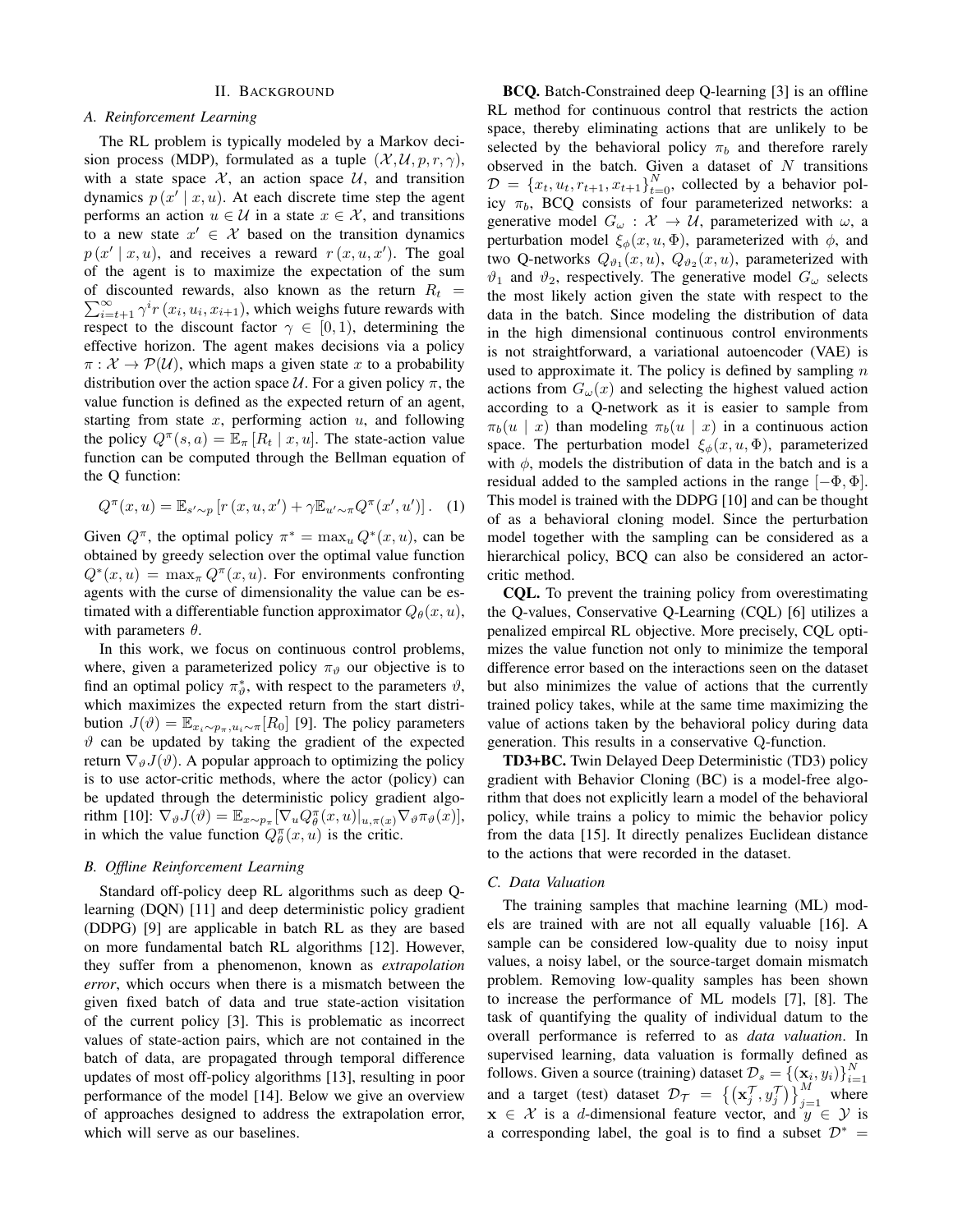$\{(\mathbf{x}_k, y_k) | (\mathbf{x}_k, y_k) \in \mathcal{D}_{\mathcal{S}}\}_{k=1}^K$  of the source dataset  $\mathcal{D}_{\mathcal{S}}$  that maximizes the performance of the trained model on the target dataset  $\mathcal{D}_{\mathcal{T}}$  [7], [17].

#### III. PROBLEM DESCRIPTION

<span id="page-2-0"></span>In this section, we formally define the data valuation problem for offline RL.

We assume the availability of a source dataset  $\mathcal{D}_{\mathcal{S}} = \{(x_i^{\mathcal{S}}, u_i^{\mathcal{S}}, x_i^{\prime \mathcal{S}}, r_i^{\mathcal{S}}, e_i^{\mathcal{S}})\}_{i=1}^N \sim \mathcal{P}_{\mathcal{S}}$  and a target dataset  $\mathcal{D}_{\mathcal{T}} = \{ (x_i^{\mathcal{T}}, u_i^{\mathcal{T}}, x_i^{\mathcal{T}}, \tau_i^{\mathcal{T}}, e_i^{\mathcal{T}}) \}_{i=1}^M \sim \mathcal{P}_{\mathcal{T}}$ , where  $x \in \mathbb{R}^m$  is a state;  $u \in \mathbb{R}^n$  is the action that the agent performs at the state x;  $r \in \mathbb{R}$  is the reward that the agent gets by performing the action u in the state  $x; x' \in \mathbb{R}^m$  is the state that the agent transitions to (i.e. next state); and  $e \in \{0, 1\}$ indicates whether the  $x'$  is a terminal state. We assume that the target dataset  $\mathcal{D}_{\mathcal{T}}$  is much smaller than the the source dataset  $\mathcal{D}_{\mathcal{S}}$ , therefore  $N \gg M$ . Furthermore, the source distribution  $P_S$  can be different from the target distribution  $P<sub>T</sub>$ , confronting our learner with the source-target domain mismatch problem. As in supervised learning, our goal is to find a (sub)set  $\mathcal{D}^* \subseteq \mathcal{D}_{\mathcal{S}}$ , and seek a batch-constrained policy  $\pi$ , that when trained on  $\mathcal{D}^*$  can generalize to the target domain used to construct  $\mathcal{D}_{\mathcal{T}}$ . Therefore, we have a transfer learning problem.

To formally define transfer learning for offline RL, we draw on the formulation from Zhu et al. [18]. Let  $\Psi_{\mathcal{S}} =$  $\{\Psi_{\mathcal{S}} \mid \Psi_{\mathcal{S}} \in \Psi_{\mathcal{S}}\}$  be a set of source domains and  $\Psi_{\mathcal{T}}$  be a target domain, where each domain corresponds to an MDP. Therefore, the MDPs in the source domain  $\Psi_{\mathcal{S}}$  and target domain  $\Psi_{\tau}$  are defined as  $(\mathcal{X}_S, \mathcal{U}_S, p_S, r_S, \gamma_S)$  and  $(\mathcal{X}_{\mathcal{T}}, \mathcal{U}_{\mathcal{T}}, p_{\mathcal{T}}, r_{\mathcal{T}}, \gamma_{\mathcal{T}})$ , respectively. We assume prior knowledge  $\mathcal{D}_{\mathcal{S}}$  provided by the set of source domains  $\Psi_{\mathcal{S}}$  and accessible to the target domain  $\Psi_{\tau}$ .

By leveraging the prior information  $\mathcal{D}_\mathcal{S}$  from the source domain  $\Psi_S$  as well as information  $\mathcal{D}_{\mathcal{T}}$  provided by  $\Psi_{\mathcal{T}}$ , transfer learning aims to learn an optimal policy  $\pi^*$  for the target domain  $\Psi_{\mathcal{T}}$ , such that:

$$
\pi^* = \underset{\pi}{\arg\max} \mathbb{E}_{x \sim \mathcal{X}_{\mathcal{T}}, u \sim \pi} \left[ Q_{\Psi_{\mathcal{T}}}^{\pi}(x, u) \right],\tag{2}
$$

where  $\pi = \phi(\mathcal{D}_S \sim \Psi_S, \mathcal{D}_T \sim \Psi_T) : \mathcal{X}_T \to \mathcal{U}_T$  is a function mapping the states to actions for the target domain  $\Psi_{\mathcal{T}}$ , learned based on information from both  $\mathcal{D}_{\mathcal{T}}$  and  $\mathcal{D}_{\mathcal{S}}$ .

The source and target domains can have distinct state spaces, but their action spaces have to be the same and their transition function and reward function have to be similar as they share internal dynamics. We focus on policy transfers where  $\mathcal{X}_{\mathcal{S}} = \mathcal{X}_{\mathcal{T}}, \mathcal{U}_{\mathcal{S}} = \mathcal{U}_{\mathcal{T}}, r_{\mathcal{S}} = r_{\mathcal{T}},$  but  $p_{\mathcal{S}} \neq p_{\mathcal{T}}$ .

The source and target domains can have distinct transition functions because a change in environment parameters (e. g., mass of torso and friction) results in a different probability function p, which itself is conditioned on  $(x, u, x')$ , where  $x, u$ , and  $x'$  denote state, action, and next state, respectively.

However, since the target dataset is very small, compared to the source dataset  $(N \gg M)$ , state-action transition  $(x, u, x')$  is too restrictive. Thus, we also consider the case  $(x)$  in which only the change in the distribution of the state space is taken into account.

#### IV. MOTIVATING EXAMPLE

<span id="page-2-1"></span>For our motivating example, we consider two scenarios involving a cobot, depicted in [Figure 1.](#page-5-1) In the source domain the cobot is performing pick-and-place task while the target domain confronts the cobot with a sorting task. Clearly, a learning agent trained on the source task will perform poorly on the target task. However, our hypothesis is that data valuation can help us identify samples that are relevant for both tasks. For instance, both tasks have pick-up and place actions in common. Therefore, the goal is to find the relevant subset of the source dataset that allows the agent to learn a policy that generalizes to the target domain.

#### V. RELATED WORK

<span id="page-2-2"></span>The RL literature contains numerous techniques for dealing with the source-target domain mismatch problem. Noteworthy contributions here include: EPOPT [19], which is a combination of policy transfer through source domain ensemble and learning from limited demonstrations for the fast adaptation to the target domain; UP-OSI [20] trains robust agent policies using a large number of synthetic demonstrations from a simulator to deal with environments with unknown dynamics;  $CAD<sup>2</sup>RL$  [21] learns latent representations from observations in the source domain that are generally applicable to the target domain; DARLA [22], a zero-shot transfer learning method that learns disentangled representations which are robust against domain shifts; and SAFER [23], which accelerates policy learning on complex control tasks by considering safety constraints.

Meanwhile, the literature on off-policy RL includes principled experience replay memory sampling techniques. Prioritized Experience Replay (PER) [24] (e.g., [25], [26], [27]) attempts to sample transitions that contribute the most toward learning. prioritized replay with weighted importance sampling can improve BCQ. However, the majority of the work to date on offline RL is focused on preventing the training policy from being too disjoint with the behavioral policy [3], [6], [28]. To increase the generalization capacity of offline RL methods, Kostrikov et al. [29] propose insample Q-learning (IQL), which approximates the policy improvement step by considering the state value function as a random variable with some randomness determined by the action, and then taking a state-conditional expectile of this random variable to estimate the value of the best actions in that state.

In contrast to the offline RL methods listed above, our work focuses on valuating the suitability of state transition tuples for a given target domain. Here we draw inspiration from the literature on data valuation for supervised learning. Ghorbani et al. in [30] propose the distributional Shapley, which is a framework in which the value of a point is defined in the context of underlying data distribution. The reformulation of the data Shapley value as a distributional quantity reduces the dependence on the specific draw of data as the valuation function does not depend on a fixed data set. Ghorbani and Zou propose the Neuron Shapley framework [31] to quantify how individual neurons contribute to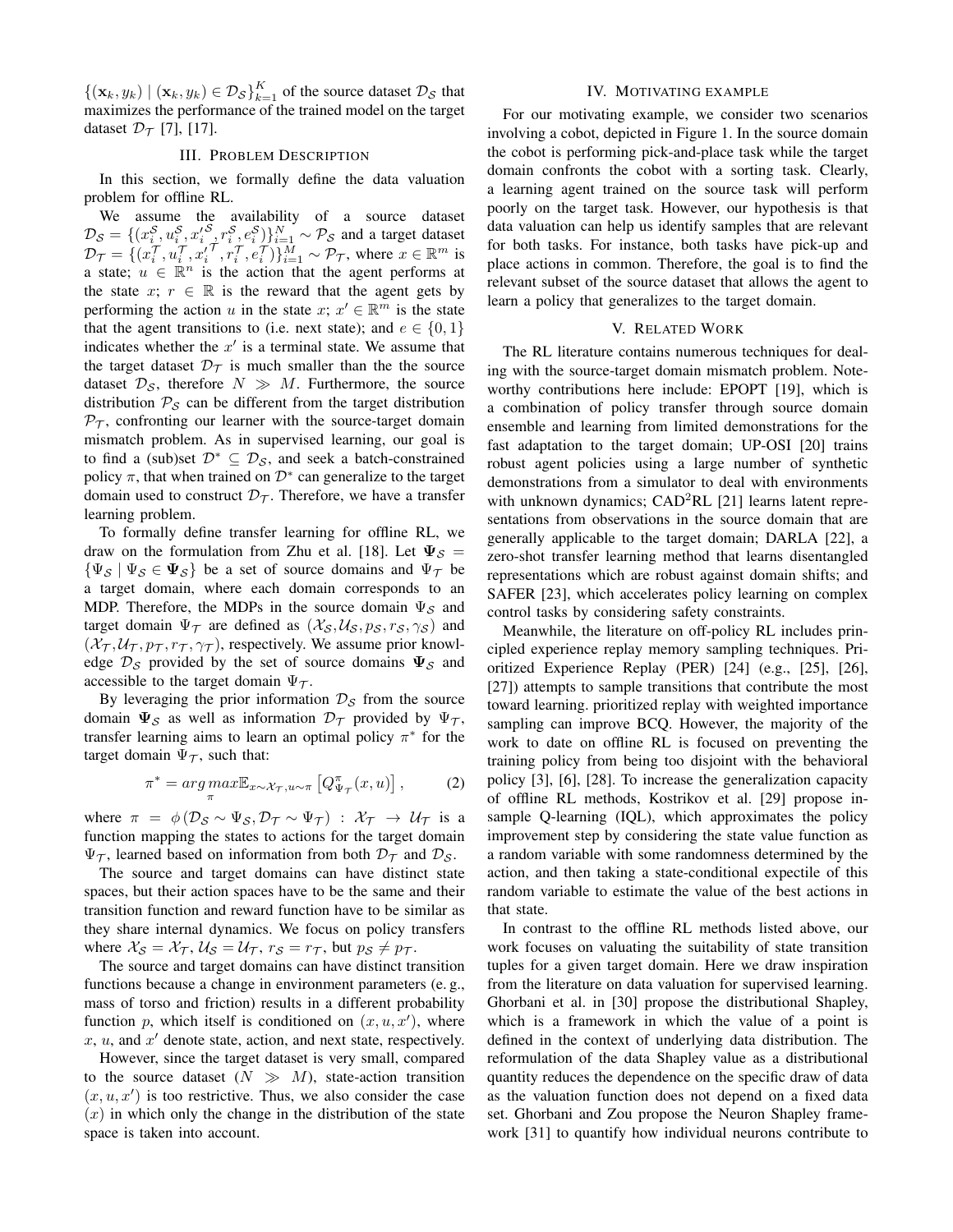the prediction and performance of a deep neural network (DNN). However, the limitation of Shapely based methods is that it's computationally expensive or even impossible to quantify the contribution of each individual sample to the overall performance of the model, in particular, for complex models such as DNNs [8].

Wang et al. [32] propose a minimax game-based transfer learning technique for selective transfer learning that consists of a selector, a discriminator, and a transfer learning module, playing a minimax game to find useful source data. Yoon et al. [8] introduce a framework for data valuation in supervised learning tasks, making use of RL to determine how likely each training sample is used in the training of the predictor model. This method integrates data valuation into the training procedure of the predictor model, making the predictor and data value estimator able to improve each other's performance.

Despite the success of the existing works on data valuation, they are only applicable to the supervised learning tasks in which the availability of labels is assumed. Therefore, they are not directly applicable to the RL setting where there is no ground-truth for the transitions. This emphasizes a need for a data valuation method that is applicable to the RL setting.

#### VI. PROPOSED METHOD

<span id="page-3-0"></span>DVORL consists of two learnable functions: (1) a data value estimator (DVE) model  $v_{\phi}$  and (2) an offline reinforcement learning model. Inspired by DVRL [8], we adapt the REINFORCE algorithm [33] and use it as the DVE. We use a DNN for the DVE. The goal is to find the parameters  $\phi^*$  of the DNN so that the network returns the optimal probability distribution over the sample space.

The DVE model  $v_{\phi}: \mathcal{X} \times \mathcal{U} \times \mathcal{X}' \times \mathcal{R} \times \mathcal{E} \rightarrow [0, 1]$ is optimized to output data values corresponding to the relevance of training samples to the target task. We formulate the corresponding optimization problem as:

$$
\max_{\phi} J(\pi_{\phi}) = \mathbb{E}_{\substack{(x^S, u^S, x'^S) \sim P^S \\ (x^T, u^T, x'^T) \sim P^T}} \left[ r_{\phi}((x^S, u^S, x'^S), (x^T, u^T, x'^T)) \right], \quad (3)
$$

where

$$
r_{\phi} = \frac{1}{D_{KL}(\mathcal{P}_{(x^S, u^S, x^{'S})} \parallel \mathcal{P}_{(x^{\mathcal{T}}, u^{\mathcal{T}}, x^{'\mathcal{T}})})}
$$
(4)

corresponds to the reciprocal of the KL divergence between the batch of source dataset and target dataset. Therefore, the objective of the network is to assign high probabilities to samples whose reward function value  $r_{\phi}((x^{\mathcal{S}}, u^{\mathcal{S}}, x^{'\mathcal{S}}), (x^{\mathcal{T}}, u^{\mathcal{T}}, x^{'\mathcal{T}}))$  is high.

Training. As shown in [Algorithm 1](#page-4-1) (lines 4 to 10), all the samples of source buffer  $\mathcal{D}_\mathcal{S}$  are divided into batches and each batch  $\mathcal{D}_{\mathcal{S}}'$  is given as input to the DVE (with shared parameters across the batch). The KL divergence between the distribution of the state-action transition  $(x, u, x')$  of the given batch and that of the small target buffer  $\mathcal{D}_{\mathcal{T}}$  is calculated and used as the reward signal  $r_{sig}$  for training the DVE. Let  $w = v_{\phi}(x_i^S, u_i^S, x_i'^S, r_i^S, e_i^S)$  denote the probability that

the sample  $i$  of the source buffer is used for training the offline reinforcement learning model.

Our adapted version of REINFORCE algorithm, has the following object function for the policy  $\pi_{\phi}$ :

$$
J(\pi_{\phi}) = \mathbb{E}_{\substack{(x^{\mathcal{S}}, u^{\mathcal{S}}, x'^{\mathcal{S}}) \sim P^{\mathcal{S}} \\ (x^{\mathcal{T}}, u^{\mathcal{T}}, x'^{\mathcal{T}}) \sim P^{\mathcal{T}} \\ w \sim \pi_{\phi}(\mathcal{D}s', \cdot)}} \left[ r_{\phi}((x^{\mathcal{S}}, u^{\mathcal{S}}, x'^{\mathcal{S}}), (x^{\mathcal{T}}, u^{\mathcal{T}}, x'^{\mathcal{T}})) \right]
$$

$$
= \int P^{\mathcal{T}} \left( (x^{\mathcal{S}}, u^{\mathcal{S}}, x'^{\mathcal{S}}) \right) \sum_{w \in [0,1]^N} \pi_{\phi}(\mathcal{D}s', w)
$$

$$
\cdot \left[ r_{\phi}((x^{\mathcal{S}}, u^{\mathcal{S}}, x'^{\mathcal{S}}), (x^{\mathcal{T}}, u^{\mathcal{T}}, x'^{\mathcal{T}})) \right] d\left( (x^{\mathcal{S}}, u^{\mathcal{S}}, x'^{\mathcal{S}}) \right).
$$

In the above equation,  $\pi_{\phi}(\mathcal{D}_{\mathcal{S}}', w)$  is the probability that the selection probability vector  $w$  occurs. In this way, the policy directly uses the values output by the DVE. This is different from the DVRL [8], which uses a binary selection vector  $\mathbf{s} = (s_1, \dots, s_{B_s})$  where  $s_{B_s}$  denotes the batch size,  $s_i \in \{0, 1\}$ , and  $P(s_i = 1) = w_i$ . Thus, in our training, the DVE has no control over exploration and just provides weightings for the given samples and is tuned accordingly.

It should be noted that we use the whole input information of the source buffer (i.e.,  $(x, u, x', r, e)$ ) for calculating the data values (i.e.,  $\mathcal{D}_\mathcal{S}$  in policy  $\pi_\phi(\mathcal{D}_\mathcal{S}', \mathbf{w})$ ); however, we only use the information of the state-action transition  $(x, u, x')$  for calculating the reward signal, used for updating the DVE, that is consistent with our formulation of transfer learning where  $p_S \neq p_T$  as the transition probability function is conditioned on the state-action transition  $(x, u, x')$ .

We calculate the gradient of the above objective function in the following.

$$
\nabla_{\phi} J(\pi_{\phi}) = \int P^{T} ((x^{S}, u^{S}, x^{'S})) \sum_{w \in [0,1]^{N}} \nabla_{\phi} \pi_{\phi}(\mathcal{D}_{S}', w)
$$
  
\n
$$
\cdot \left[ r_{\phi}((x^{S}, u^{S}, x^{'S}), (x^{T}, u^{T}, x^{'}T))) \right] d((x^{S}, u^{S}, x^{'S}))
$$
  
\n
$$
= \int P^{T} ((x^{S}, u^{S}, x^{'S})) \left[ \sum_{x \in [0,1]^{N}} \frac{\nabla_{\phi} \pi_{\phi}(\mathcal{D}_{S}', w)}{\pi_{\phi}(\mathcal{D}_{S}', w)} \right.
$$
  
\n
$$
\cdot \pi_{\phi}(\mathcal{D}_{S}', w) \left[ r_{\phi}((x^{S}, u^{S}, x^{'}S), (x^{T}, u^{T}, x^{'}T)) \right] d((x^{S}, u^{S}, x^{'}S))
$$
  
\n
$$
= \int P^{T} ((x^{S}, u^{S}, x^{'}S)) \left[ \sum_{w \in [0,1]^{N}} \nabla_{\phi} \log (\pi_{\phi}(\mathcal{D}_{S}', w)) \right.
$$
  
\n
$$
\cdot \pi_{\phi}(\mathcal{D}_{S}', w) \left[ r_{\phi}((x^{S}, u^{S}, x^{'}S), (x^{T}, u^{T}, x^{'}T)) \right] d((x^{S}, u^{S}, x^{'}S))
$$
  
\n
$$
= \sum_{\substack{(x^{S}, u^{S}, x^{'}S) \sim P^{S} \\ w \sim \pi_{\phi}(\mathcal{D}_{S}, y)}} \left[ r_{\phi}((x^{S}, u^{S}, x^{'}S), (x^{T}, u^{T}, x^{'}T)) \right]
$$
  
\n
$$
\cdot \pi_{\phi} \log(\pi_{\phi}(\mathcal{D}_{S}', w)).
$$

To enhance the stability of the DVE, we use the moving average  $r_{rolling}$  of the previous signal rewards with the window size  $\omega$  as the baseline. The baseline reduces the variance of the gradient estimates [34].

Inference. As shown in [Algorithm 1](#page-4-1) (lines 11 to 18), after all the samples of the source buffer are used for training the DVE, the fully-trained DVE is used for outputting the data values of the original source buffer. The samples whose corresponding data values are lower than the selection threshold  $\epsilon$  are filtered out and the remaining subset of samples form the new source buffer  $\mathcal{D}_{\mathcal{S}}^*$  that is relevant to the target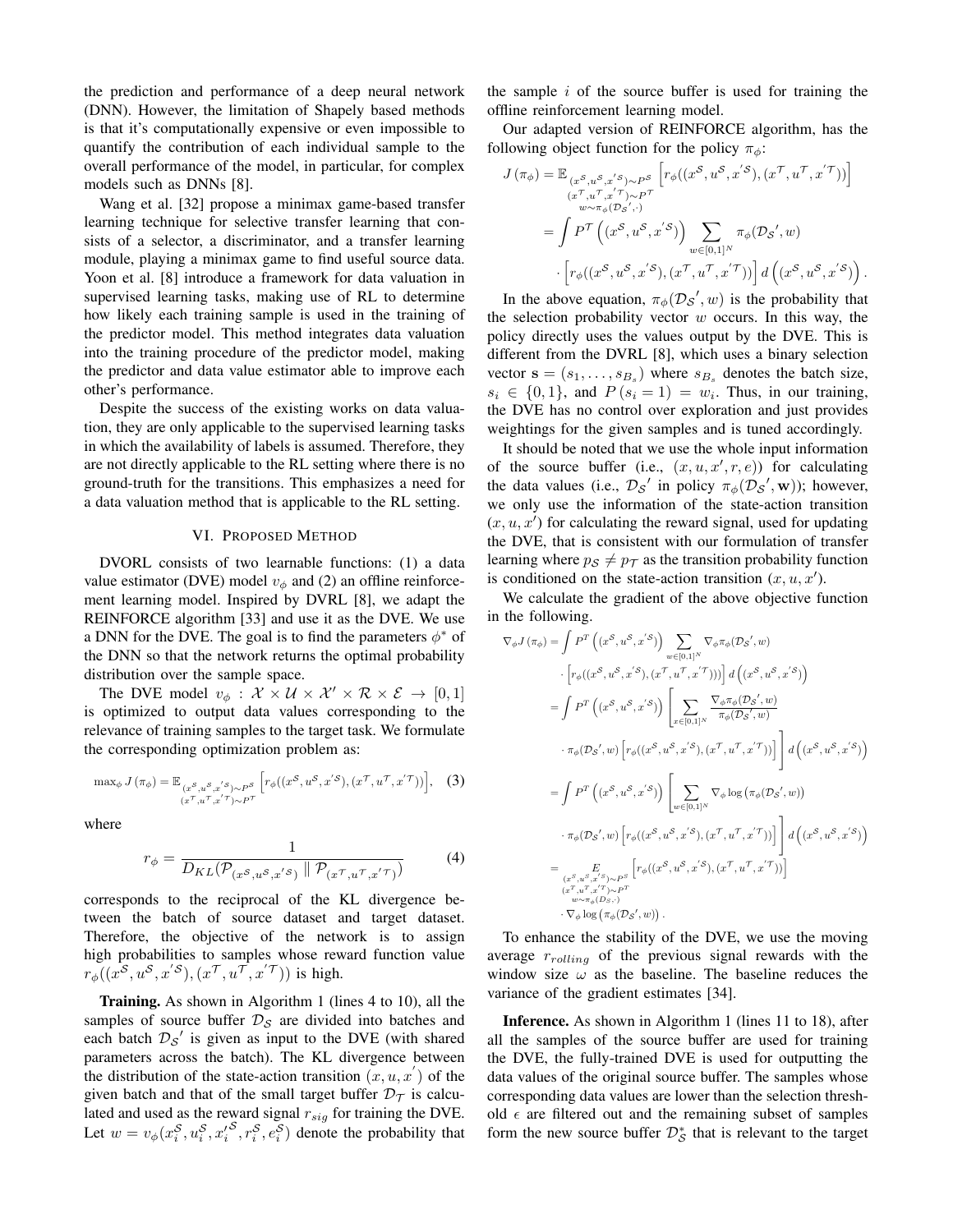domain:

$$
\mathcal{D}_{\mathcal{S}}^* = \left\{ \left( x_i^{\mathcal{S}}, u_i^{\mathcal{S}}, x_i^{\prime \mathcal{S}}, r_i^{\mathcal{S}}, e_i^{\mathcal{S}} \right) \in \mathcal{D}_{\mathcal{S}} \mid i = 1, \ldots, N; w_i \ge \epsilon \right\}.
$$
 (5)

Finally, the buffer  $\mathcal{D}_{\mathcal{S}}^*$  is given to an offline RL model for training.

## <span id="page-4-1"></span>Algorithm 1 Data Valuation for Offline RL

- 1: **Input:** Fixed source and target buffers  $\mathcal{D}_S$  and  $\mathcal{D}_{\tau}$ ; minibatch size  $B_s > 0$ ; learning rate  $\alpha$ ; moving average window size  $\omega$ ; selection threshold  $\epsilon$ .
- 2: **Output:** A subset of source buffer  $\mathcal{D}_{\mathcal{S}}^*$  which is relevant to target domain.
- 3: Initialize:  $\mathcal{D}_{\mathcal{S}}^* \leftarrow \emptyset$ ; DVE parameters  $\phi$ ;  $r_{\phi} \leftarrow 0$ .

4: **for** batch 
$$
B_j
$$
 in  $\mathcal{D}_\mathcal{S}$  **do**

5: 
$$
w_j = v_{\phi}(B_j) = v_{\phi}(x_j, u_j, x'_j, r_j, e_j)
$$
  
6: 
$$
r_{\phi} \leftarrow \frac{1}{D_{KL}(\mathcal{P}_{(x^S, u^S, s'S)} \parallel \mathcal{P}_{(x^T, u^T, s'T)})}
$$

7: 
$$
r_{sig} = r_{\phi} - r_{rolling}^{i}
$$
  
8: 
$$
\phi \leftarrow \phi - \alpha [r_{sig}] \nabla_{\phi} \log \pi_{\phi} (B_i, w_i)
$$

9: 
$$
r_{rolling} \leftarrow \frac{\omega - 1}{\omega} r_{rolling} + \frac{1}{\omega} r_{\phi}
$$

10: end for

11: for batch  $B_k$  in  $\mathcal{D}_\mathcal{S}$  do

| 12: | $w_k = v_{\phi}(B_k) = v_{\phi}(x_k, u_k, x'_k, r_k, e_k)$ |
|-----|------------------------------------------------------------|
| 13: | <b>for</b> sample i in $B_k$ <b>do</b>                     |

14: if 
$$
w_i \geq \epsilon
$$
 then

15: 
$$
\mathcal{D}_{\mathcal{S}}^* = \mathcal{D}_{\mathcal{S}}^* \cup (x_i, u_i, x_i', r_i, e_i)
$$

$$
16: \qquad \qquad \textbf{end if}
$$

17: end for

18: end for

19: **return**  $\mathcal{D}^*_{\mathcal{S}}$ 

#### VII. EXPERIMENTS

#### <span id="page-4-0"></span>*A. Baselines*

In this work, we use the following offline RL methods discussed in [Section II](#page-1-0) as baselines: (Vanilla) BCQ, CQL and TD3+BC. We also evaluated the performance of BEAR [5] on our considered domains. However, as found by [6], we found CQL and TD3+BC outperformed BEAR, and therefore focused our evaluation on the above three methods and our DVORL.

We use the (Vanilla) BCQ as the base model in our DVORL, and we refer to it as Data Valuation based BCQ (DVBCQ). The reason for using the Vanilla BCQ is that it is the most commonly used offline RL algorithm, and we also intend to show how the selection of relevant transitions can help a base model, underperforming other methods in most cases, outperform the state-of-the-art methods in terms of transferability of learned policy to different target configurations. We consider two versions of DVBCQ: i) DVBCQ  $(x)$ using information of states, and ii) DVBCQ  $(x, u, x')$  using information of state-action transition, for calculating the similarity between source and target buffers.

## *B. Gathering samples for the replay buffer*

The DVORL agent learns from a dataset collected by a domain expert. In our experiments, for each domain and domain parametrization, we trained a DDPG agent for one million iterations and used the fully-trained agent for generating the buffers with the size one million and ten thousand for the source and target, respectively.

## *C. Domains*

- In this work, we use the following two MuJoCo domains:
- Hopper-v3: The Hopper is a simulated monopod robot with 4 body links including the torso, upper leg, lower leg, and foot, together with 3 actuated joints. This domain has an 11-dimensional state space including joint angles and joint velocities and a 3-dimensional action space corresponding to torques at the joints. The goal is to make the hopper hop forward as fast as possible.
- Walker2d-v3: The Walker is a simulated bipedal robot consisting of 7 body links including to two legs and a torso, along with 6 actuated joints. This domain has a 17-dimensional state space including joint angles and joint velocities and a 4-dimensional action space corresponding to joint torques. The goal is to make the robot walk forward as fast as possible.

#### TABLE I DOMAIN CONFIGURATIONS.

<span id="page-4-2"></span>

| Domain      | Source Config | Target Config | Name             |
|-------------|---------------|---------------|------------------|
|             | F: 2.0        | F: 2.0        |                  |
| $Hopper-v3$ | T: 0.05       | T: 0.05       | Hopper-Source    |
|             |               | F: 2.5        |                  |
|             |               | T: 0.075      | Hopper-Target1   |
|             |               | F: 3.0        |                  |
|             |               | T: 0.075      | Hopper-Target2   |
|             | F: 0.9        | F: 0.9        |                  |
| Walker2d-v3 | T: 0.05       | T: 0.05       | Walker2d-Source  |
|             |               | F: 1.125      |                  |
|             |               | T: 0.075      | Walker2d-Target1 |
|             |               | F: 1.35       |                  |
|             |               | T: 0.075      | Walker2d-Target2 |

#### <span id="page-4-3"></span>*D. Source and target domain settings*

For our experiments, we shall distinguish between *source* and *target* domains. The source domain is the one within which the samples are gathered by a fully-trained DDPG. The target domain is the domain within which the DVORL agent is to be deployed. To study the extent to which DVBCQ can cope with modified domain configurations, we consider two scenarios with respect to the source and target domains:

- 1) Identical Source and Target Domains: Domain configuration for gathering samples and training DVORL agent remain the same. This is the simplest setting where the DDPG agent gathers samples in an environment with a domain parameterization identical to the domain within which the DVORL agent will be deployed. For this setting, we consider two datasets "Hopper-Source" and "Walker-Source".
- 2) Transfer Learning: Samples are gathered from a source domain with a parameterization that differs from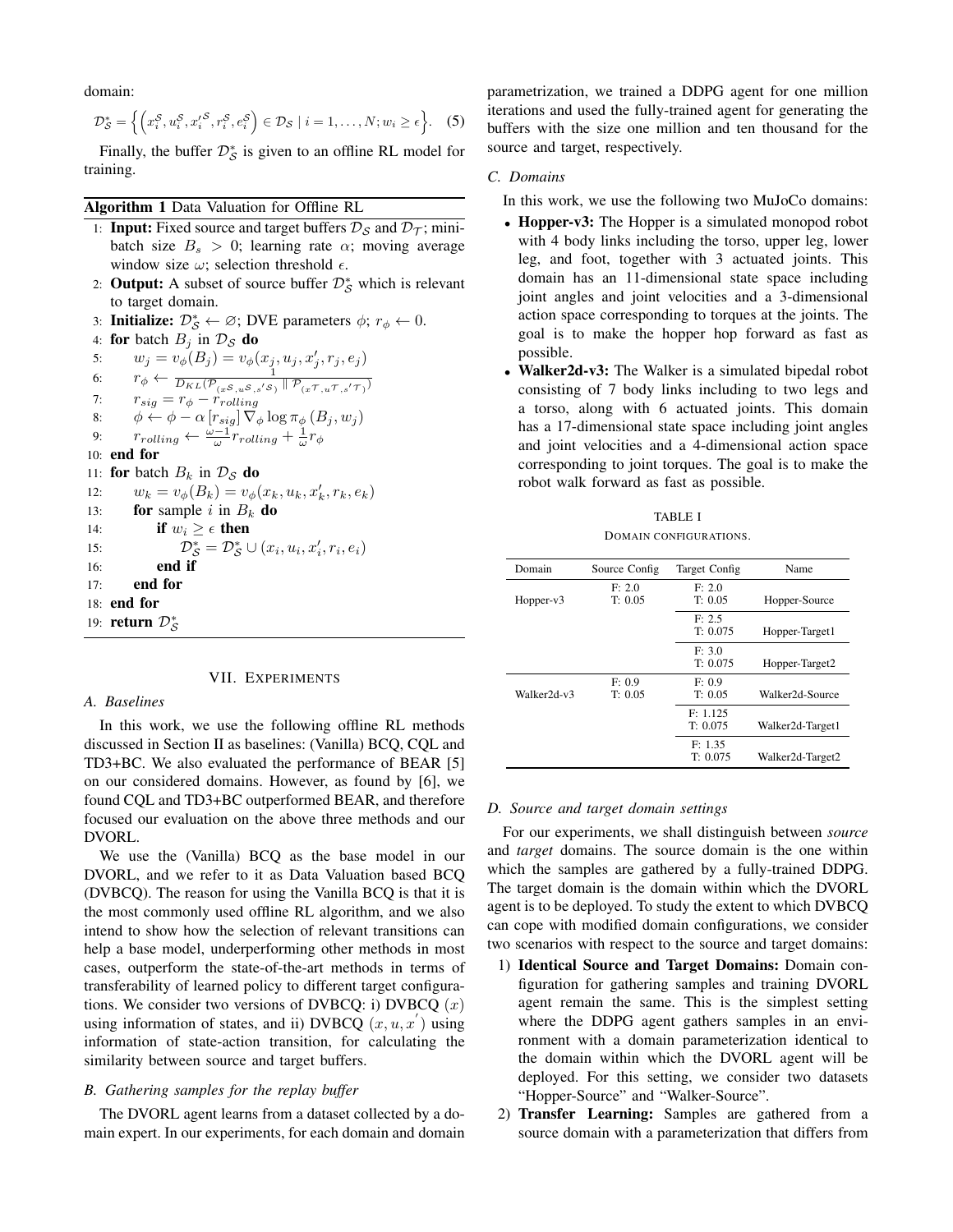

<span id="page-5-1"></span>Fig. 1. Illustration of the DVORL framework. (1) A batch of source buffer samples is given as input to the data value estimator (DVE). (2) KL Divergence between the distribution of the state-action transitions of the given batch and the distribution of the state-action transitions of target buffer (whose transition items are collected by a domain expert on the target domain) is calculated and (3) used as the reward signal for updating the DVE. (4) After all the samples of the source buffer are used for training the DVE, (5) the fully trained DVE is used for outputting the data values of the source buffer (6) that are filtered out by removing those values being lower than the selection threshold. (7) This results in a subset of the source buffer that is relevant to the target domain and is used for training the given base offline RL algorithm.

the target domain. More precisely, the target domain will have different *mass of torso* and *friction* coefficients compared with the source domain. For this setting, we consider four datasets "Hopper-Target1", "Hopper-Target2", "Walker2d-Target1", and "Walker2d-Target2".

All the considered source and target domain configurations are presented in [Table I.](#page-4-2)

## *E. Parameter Tuning*

For all the competitors, we used the default parameters values reported in the corresponding papers. Hyperparameters of DVORL are selected by grid search. Since we used the BCQ in our DVORL method, we report the used parameter values of Data Valuation based BCQ (DVBCQ), listed in [Table II.](#page-5-2) The parameters values of the baseline (Vanilla) BCQ are the same as those of the base agent in our DVBCQ.

TABLE II PARAMETERS VALUES OF OUR DVBCQ MODEL.

<span id="page-5-2"></span>

| Parameter |                            | Value      | Description                             |
|-----------|----------------------------|------------|-----------------------------------------|
|           | dve batch size             | 200        | batch size for DVE                      |
|           | dve_hidden_layers          | [128, 128] | Number of nodes in hidden layers        |
|           | moving_average_window_size | 20         | Window size for the moving average      |
|           | selection_threshold        | 0.1        | selection threshold                     |
|           | mini_batch_size            | 100        | Batch size for offline RL model         |
|           | discount                   | 0.9        | Discount factor                         |
|           | tau                        | 0.005      | Target network update rate of BCO       |
|           | lambda                     | 0.75       | Weighting for clipped double Q-learning |
|           | phi                        | 0.05       | Max perturbation parameter for BCO      |
|           |                            |            |                                         |

#### *F. Implementation*

Our implementation of the DVORL builds on OpenAI gym's [35] control environments with the MuJoCo [36] physics simulator.

## VIII. RESULTS

<span id="page-5-0"></span>*A. Evaluation of offline RL methods on source and target domains*

[Figure 2](#page-6-1) shows the performance of BCQ, CQL, TD3+BC, DVBCQ  $(x)$  and DVBCQ  $(x, u, x')$  on the source domain

and two different target domain configurations described in [Section VII-D.](#page-4-3) The models are trained for 1M iterations, and the results are averaged over ten runs on target domain environments with randomly-chosen seeds.

*Identical source-domain:* For DVBCQ and other baselines, we report the average return achieved by the best policy with respect to checkpoints saved throughout the run. For the identical source-domain setting, both DVBCQ  $(x)$  and DVBCQ  $(x, u, x')$  significantly outperform all baselines on Hopper environment, and their performance is superior to BCQ and CQL, while underperforming TD3+BC on Walker2d environment.

*Transfer learning:* For transfer learning setting, DVBCQ  $(x)$  outperforms both target domains whose configurations (mass of torso and friction) differ from those of the source domain, on both Hopper and Walker2d environments. However, DVBCQ  $(x, u, x')$  underperforms CQL on Hopper environment and TD3+BC on Walker environment but it has competitive performance compared with other baselines.

It should be noted that the there is a significant difference between the performance of DVBCQ and its base model BCQ.

## *B. Removing high/low value transitions from source dataset*

[Figure 3](#page-6-2) shows the performance of BCQ models trained on the source dataset with different selection thresholds and evaluated on a different target domain configuration (Walker2d-Target2), where all the models are trained for 200K iterations, and a fixed seed is used for the evaluation environment. We consider five thresholds  $(0.0, 0.1, ..., 0.4)$ for excluding the high/low-value data samples of the source dataset. In addition, we report the average return of the best policy (with respect to checkpoints saved throughout the run) learned for each point.

As shown in [Figure 3,](#page-6-2) removing low-value samples from the source dataset can help the RL agent learn only those transitions relevant to the target domain configuration and therefore achieve better performance on the target domain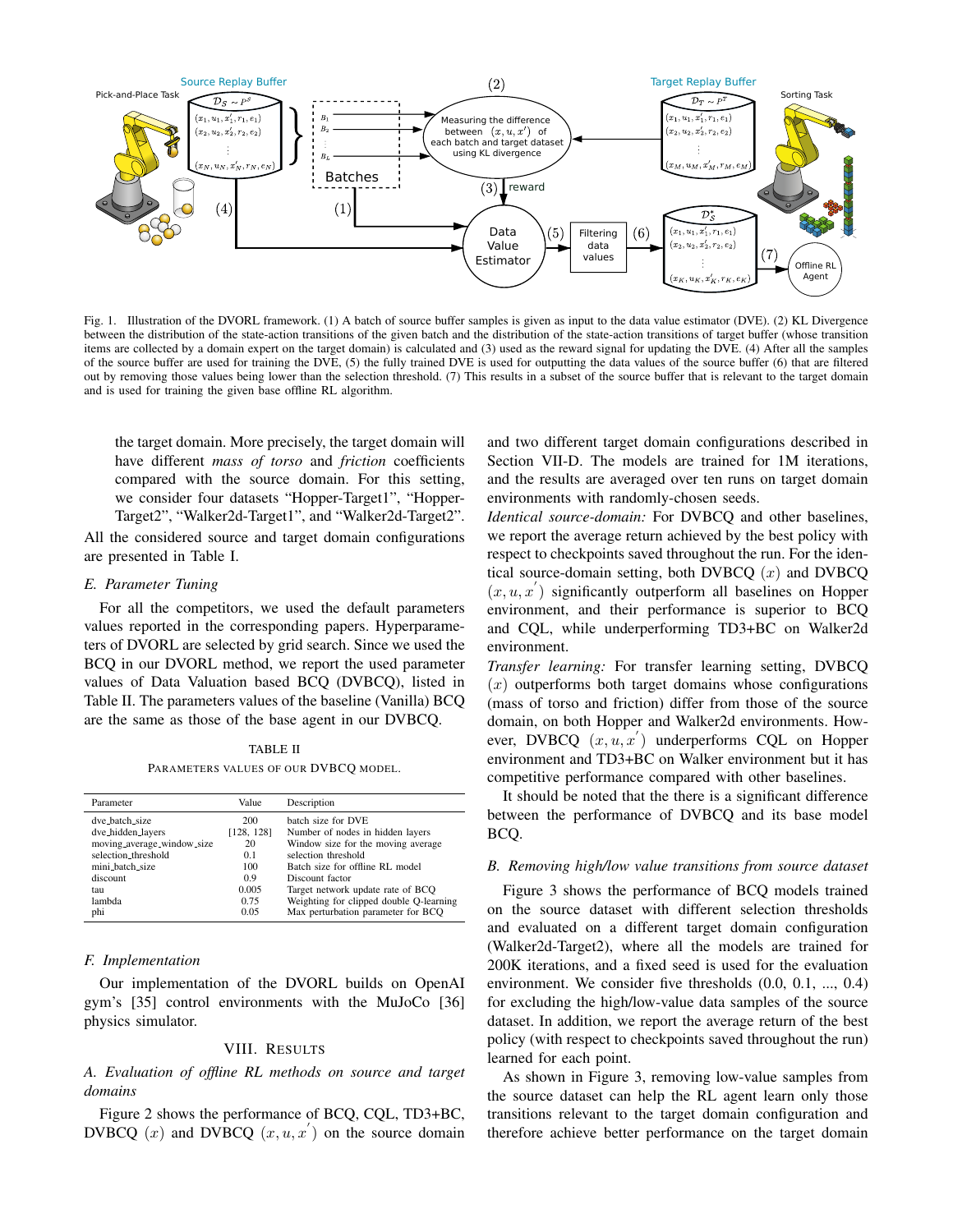

<span id="page-6-1"></span>Fig. 2. Performance of BCQ, CQL, TD3+BC, and DVBCQ on the source domain and two different target domain configurations (described in [Section VII-](#page-4-3)[D\)](#page-4-3), where the models are trained for 1M iterations, and the results are averaged over ten runs on target domain environments with randomly-chosen seeds. For DVBCQ and other baselines, we report the performance achieved by the best policy with respect to checkpoints saved throughout the run.

(green line). On the other hand, removing high-value samples from the source dataset significantly deteriorates the RL agent's performance (red line).

The findings in [Figure 3](#page-6-2) support the opening hypothesis that excluding high-value samples worsens the performance of the offline RL methods.



<span id="page-6-2"></span>Fig. 3. Performance of BCQ models trained on the source dataset with different selection thresholds and evaluated on a different target domain configuration (Walker2d-Target2), where all the models are trained for 200.000 iterations, and a fixed seed is used for the evaluation environment. Excluding high-value samples (red line) aggravates the performance of the offline RL methods. However, excluding low-value samples (green line) does not deteriorate the performance as much as that of the high-value samples.

## IX. DISCUSSION & FUTURE WORK

<span id="page-6-0"></span>Our results suggest that DVORL can improve the offline reinforcement learning methods on both identical sourcetarget and transfer learning settings. In addition, our method helps the offline RL methods achieve significantly higher performance with fewer iterations, making them more efficient. Furthermore, our method can identify the relevant samples of the source domain to different target domain configurations. This is of high importance and has many use cases, such as learning from an externally acquired dataset and safe RL.

It should be noted that our goal is not to show that our proposed method outperforms all the state-of-the-art offline RL methods on both source and target domains, but to show that the data valuation for the offline reinforcement learning (DVORL) framework can improve the performance of the baseline algorithms.

For future work, we aim to examine whether the size of target buffer plays a role in the performance of DVORL. We intend conduct some experiments on real-world domains and compare our results to other data valuation methods like Data Shapely. Moreover, we plan to improve our reward function by taking into account dynamics of the model.

We also aim to investigate the extent to which DVORL can identify the safe transitions within a safe reinforcement learning setting. We also plan to apply the idea of transition valuation to the safe multi-agent reinforcement learning [37],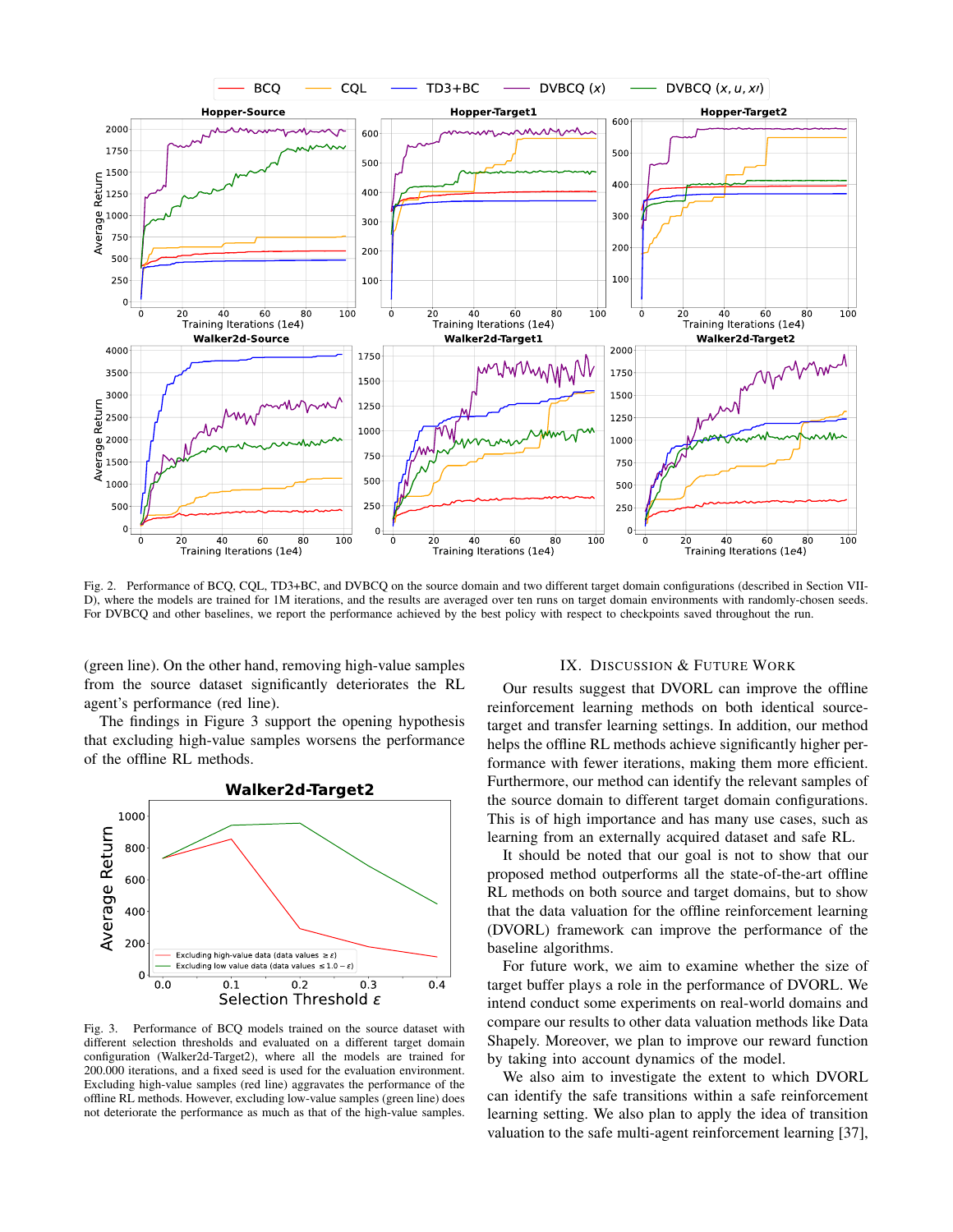where different data value estimators are optimized for the corresponding agent with respect to the tasks that they need to perform. In addition, we aim to incorporate a mechanism for auto-tuning the selection threshold into the training as the optimal value for this parameter may vary from one domain configuration to another one.

#### X. CONCLUSION

<span id="page-7-0"></span>In this work, we proposed a data valuation framework that selects a subset of samples in the source dataset that are relevant to the target task. The data values are estimated using a deep neural network, trained using reinforcement learning with a reward that corresponds to the similarity between the distribution of the state-action transition of the given data and the target dataset. We show that DVORL outperforms baselines on different target domain configurations and has a competitive performance on the source domain in which the reinforcement learning agent is trained. We find that our method can identify relevant and high-quality transitions and improve the performance and transferability of policy learned by offline RL algorithms. Moreover, we contributed a benchmark on two Gym MuJoCo domains (Hopper and Walker2d) for which domain configurations (friction and mass of torso) for the target domain differ from those of the source domain.

## ACKNOWLEDGMENT

The authors gratefully acknowledge, that the proposed research is a result of the research project "IIP-Ecosphere", granted by the German Federal Ministry for Economics and Climate Action (BMWK) via funding code 01MK20006A.

#### **REFERENCES**

- [1] S. Lange, T. Gabel, and M. Riedmiller, "Batch reinforcement learning," in *Reinforcement learning*. Springer, 2012, pp. 45–73.
- [2] D. Isele, A. Nakhaei, and K. Fujimura, "Safe reinforcement learning on autonomous vehicles," in *2018 IEEE/RSJ International Conference on Intelligent Robots and Systems (IROS)*. IEEE, 2018, pp. 1–6.
- [3] S. Fujimoto, D. Meger, and D. Precup, "Off-policy deep reinforcement learning without exploration," in *Proceedings of the 36th International Conference on Machine Learning*, ser. Proceedings of Machine Learning Research, K. Chaudhuri and R. Salakhutdinov, Eds., vol. 97. PMLR, 09–15 Jun 2019, pp. 2052–2062. [Online]. Available: <http://proceedings.mlr.press/v97/fujimoto19a.html>
- [4] C. Breazeal and A. L. Thomaz, "Learning from human teachers with socially guided exploration," in *2008 IEEE International Conference on Robotics and Automation*. IEEE, 2008, pp. 3539–3544.
- [5] A. Kumar, J. Fu, G. Tucker, and S. Levine, "Stabilizing offpolicy q-learning via bootstrapping error reduction," *arXiv preprint arXiv:1906.00949*, 2019.
- [6] A. Kumar, A. Zhou, G. Tucker, and S. Levine, "Conservative qlearning for offline reinforcement learning," *Advances in Neural Information Processing Systems*, vol. 33, pp. 1179–1191, 2020.
- [7] A. Ghorbani and J. Zou, "Data shapley: Equitable valuation of data for machine learning," in *International Conference on Machine Learning*. PMLR, 2019, pp. 2242–2251.
- [8] J. Yoon, S. Arik, and T. Pfister, "Data valuation using reinforcement learning," in *International Conference on Machine Learning*. PMLR, 2020, pp. 10 842–10 851.
- [9] T. P. Lillicrap, J. J. Hunt, A. Pritzel, N. Heess, T. Erez, Y. Tassa, D. Silver, and D. Wierstra, "Continuous control with deep reinforcement learning," *arXiv preprint arXiv:1509.02971*, 2015.
- [10] D. Silver, G. Lever, N. Heess, T. Degris, D. Wierstra, and M. Riedmiller, "Deterministic policy gradient algorithms," in *International conference on machine learning*. PMLR, 2014, pp. 387–395.
- [11] V. Mnih, K. Kavukcuoglu, D. Silver, A. A. Rusu, J. Veness, M. G. Bellemare, A. Graves, M. Riedmiller, A. K. Fidjeland, G. Ostrovski, *et al.*, "Human-level control through deep reinforcement learning," *nature*, vol. 518, no. 7540, pp. 529–533, 2015.
- [12] S. Fujimoto, E. Conti, M. Ghavamzadeh, and J. Pineau, "Benchmarking batch deep reinforcement learning algorithms," *arXiv preprint arXiv:1910.01708*, 2019.
- [13] R. S. Sutton, "Learning to predict by the methods of temporal differences," *Machine learning*, vol. 3, no. 1, pp. 9–44, 1988.
- [14] S. Thrun and A. Schwartz, "Issues in using function approximation for reinforcement learning," in *Proceedings of the Fourth Connectionist Models Summer School*. Hillsdale, NJ, 1993, pp. 255–263.
- [15] S. Fujimoto and S. S. Gu, "A minimalist approach to offline reinforcement learning," *Advances in Neural Information Processing Systems*, vol. 34, 2021.
- [16] A. Lapedriza, H. Pirsiavash, Z. Bylinskii, and A. Torralba, "Are all training examples equally valuable?" *arXiv preprint arXiv:1311.6510*, 2013.
- [17] S. Durga, R. Iyer, G. Ramakrishnan, and A. De, "Training data subset selection for regression with controlled generalization error," in *International Conference on Machine Learning*. PMLR, 2021, pp. 9202–9212.
- [18] Z. Zhu, K. Lin, and J. Zhou, "Transfer learning in deep reinforcement learning: A survey," *arXiv preprint arXiv:2009.07888*, 2020.
- [19] A. Rajeswaran, S. Ghotra, B. Ravindran, and S. Levine, "Epopt: Learning robust neural network policies using model ensembles," *arXiv preprint arXiv:1610.01283*, 2016.
- [20] W. Yu, J. Tan, C. K. Liu, and G. Turk, "Preparing for the unknown: Learning a universal policy with online system identification," *arXiv preprint arXiv:1702.02453*, 2017.
- [21] F. Sadeghi and S. Levine, "CAD<sup>2</sup>RL: Real single-image flight without a single real image," *arXiv preprint arXiv:1611.04201*, 2016.
- [22] I. Higgins, A. Pal, A. Rusu, L. Matthey, C. Burgess, A. Pritzel, M. Botvinick, C. Blundell, and A. Lerchner, "Darla: Improving zeroshot transfer in reinforcement learning," in *International Conference on Machine Learning*. PMLR, 2017, pp. 1480–1490.
- [23] D. Slack, Y. Chow, B. Dai, and N. Wichers, "Safer: Data-efficient and safe reinforcement learning via skill acquisition," *arXiv preprint arXiv:2202.04849*, 2022.
- [24] T. Schaul, J. Quan, I. Antonoglou, and D. Silver, "Prioritized experience replay," *arXiv preprint arXiv:1511.05952*, 2015.
- [25] Y. Hou, L. Liu, Q. Wei, X. Xu, and C. Chen, "A novel ddpg method with prioritized experience replay," in *2017 IEEE international conference on systems, man, and cybernetics (SMC)*. IEEE, 2017, pp. 316–321.
- [26] D. Horgan, J. Quan, D. Budden, G. Barth-Maron, M. Hessel, H. van Hasselt, and D. Silver, "Distributed prioritized experience replay," in *International Conference on Learning Representations*, 2018.
- [27] C. Kang, C. Rong, W. Ren, F. Huo, and P. Liu, "Deep deterministic policy gradient based on double network prioritized experience replay," *IEEE Access*, vol. 9, pp. 60 296–60 308, 2021.
- [28] R. Kidambi, A. Rajeswaran, P. Netrapalli, and T. Joachims, "Morel: Model-based offline reinforcement learning," *Advances in neural information processing systems*, vol. 33, pp. 21 810–21 823, 2020.
- [29] I. Kostrikov, A. Nair, and S. Levine, "Offline reinforcement learning with implicit q-learning," in *International Conference on Learning Representations*, 2022.
- [30] A. Ghorbani, M. Kim, and J. Zou, "A distributional framework for data valuation," in *International Conference on Machine Learning*. PMLR, 2020, pp. 3535–3544.
- [31] A. Ghorbani and J. Y. Zou, "Neuron shapley: Discovering the responsible neurons," *Advances in Neural Information Processing Systems*, vol. 33, pp. 5922–5932, 2020.
- [32] B. Wang, M. Qiu, X. Wang, Y. Li, Y. Gong, X. Zeng, J. Huang, B. Zheng, D. Cai, and J. Zhou, "A minimax game for instance based selective transfer learning," in *Proceedings of the 25th ACM SIGKDD International Conference on Knowledge Discovery & Data Mining*, 2019, pp. 34–43.
- [33] R. J. Williams, "Simple statistical gradient-following algorithms for connectionist reinforcement learning," *Machine learning*, vol. 8, no. 3, pp. 229–256, 1992.
- [34] E. Greensmith, P. L. Bartlett, and J. Baxter, "Variance reduction techniques for gradient estimates in reinforcement learning." *Journal of Machine Learning Research*, vol. 5, no. 9, 2004.